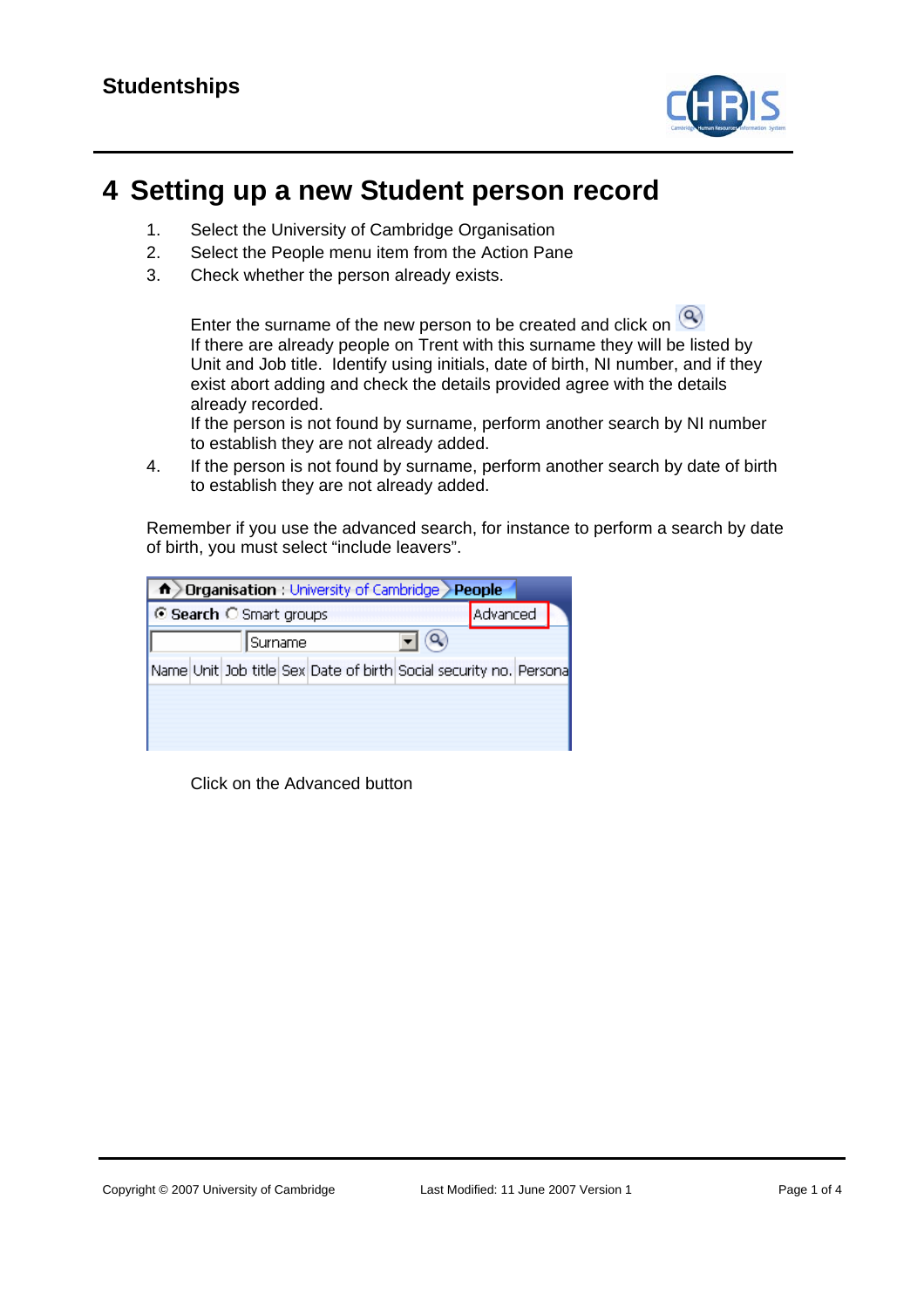## **Studentships**



Enter the first criteria – in this example date of birth of the new person to be created and

click on  $\Box$  to enable you to enter additional criteria. Click the drop down arrow and choose leaver status and select include leavers.

| Build special criteria $\square$                                                                   |  |  |  |  |
|----------------------------------------------------------------------------------------------------|--|--|--|--|
| 10/04/1984<br>Date of birth<br>$\overline{\mathbf{v}}$<br>$\blacktriangledown$<br>∥is<br>$\ddot{}$ |  |  |  |  |
| Include leavers<br>Leaver status<br>$+$<br>▼                                                       |  |  |  |  |
| Match all $\boxed{\bullet}$ of the search criteria                                                 |  |  |  |  |
| Output options                                                                                     |  |  |  |  |
| Generate batch $\square$                                                                           |  |  |  |  |
| Save as smart group $\square$                                                                      |  |  |  |  |
| ⊙ For Trent C For export                                                                           |  |  |  |  |
|                                                                                                    |  |  |  |  |
| Search                                                                                             |  |  |  |  |

If the person does not already exist on the system, continue to step 6.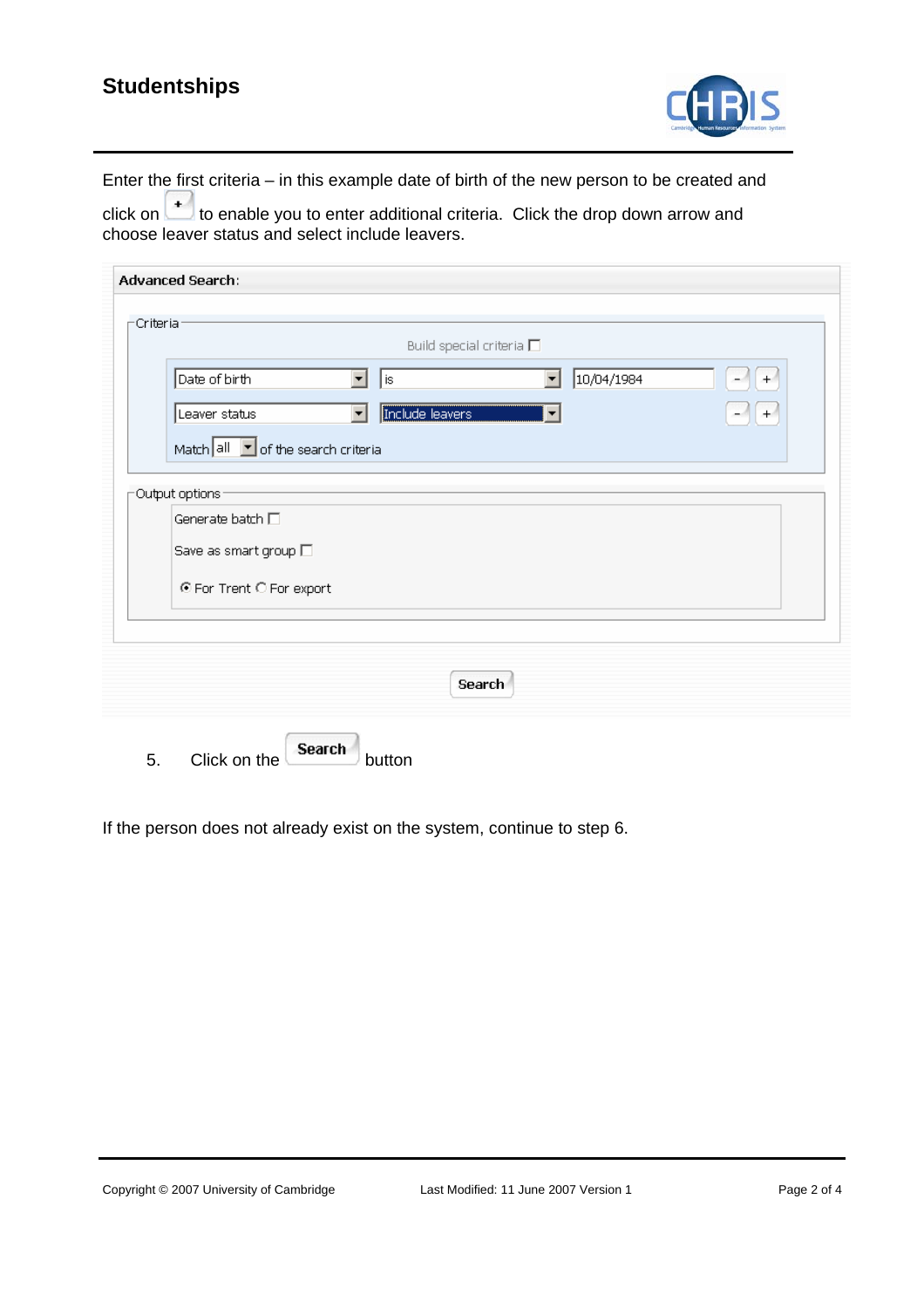## **Studentships**



| 6. | The new person details form will appear. | Select & New - Personal details menu from the Action Pane. |
|----|------------------------------------------|------------------------------------------------------------|
|    | Personal details: New                    |                                                            |
|    | Surname                                  |                                                            |
|    | Forename                                 |                                                            |
|    | Forename 2                               |                                                            |
|    | Forename 3                               |                                                            |
|    | Title                                    |                                                            |
|    | Preferred name                           |                                                            |
|    |                                          | Sex Unspecified                                            |
|    | Previous surname                         |                                                            |
|    | Honours                                  |                                                            |
|    | Personal ref.                            |                                                            |
|    | Start date                               |                                                            |
|    | Workflow group   DEFAULT                 |                                                            |
|    |                                          | Save                                                       |

- 7. Key in the surname, first name, first name 2, first name 3 if applicable.
- 8. Click the drop down list arrow and select a title.
- 9. Enter sex, and organisation start date. Leave workflow group to Default.
- 10. Click the Save button The record will be saved and the new person's details will be displayed in the object pane.
- 11. A personal reference number is automatically generated by Trent when a new person record is created. To enable you to easily identify this person to input person related information it is advised that you make a note of the personal reference number once you have added them. There is a "Personnel use only" section on page 2 of the CHRIS/30 form on which to do this.

## **4.1 Key Date Details**

- 1. Select  $\overline{z}$  Key date details from the Action Pane The key date details form will be displayed
- 2. Enter Date of Birth, but DO NOT enter a retirement date or a reckonable service date.
- $3.$  Click the  $s$  button.